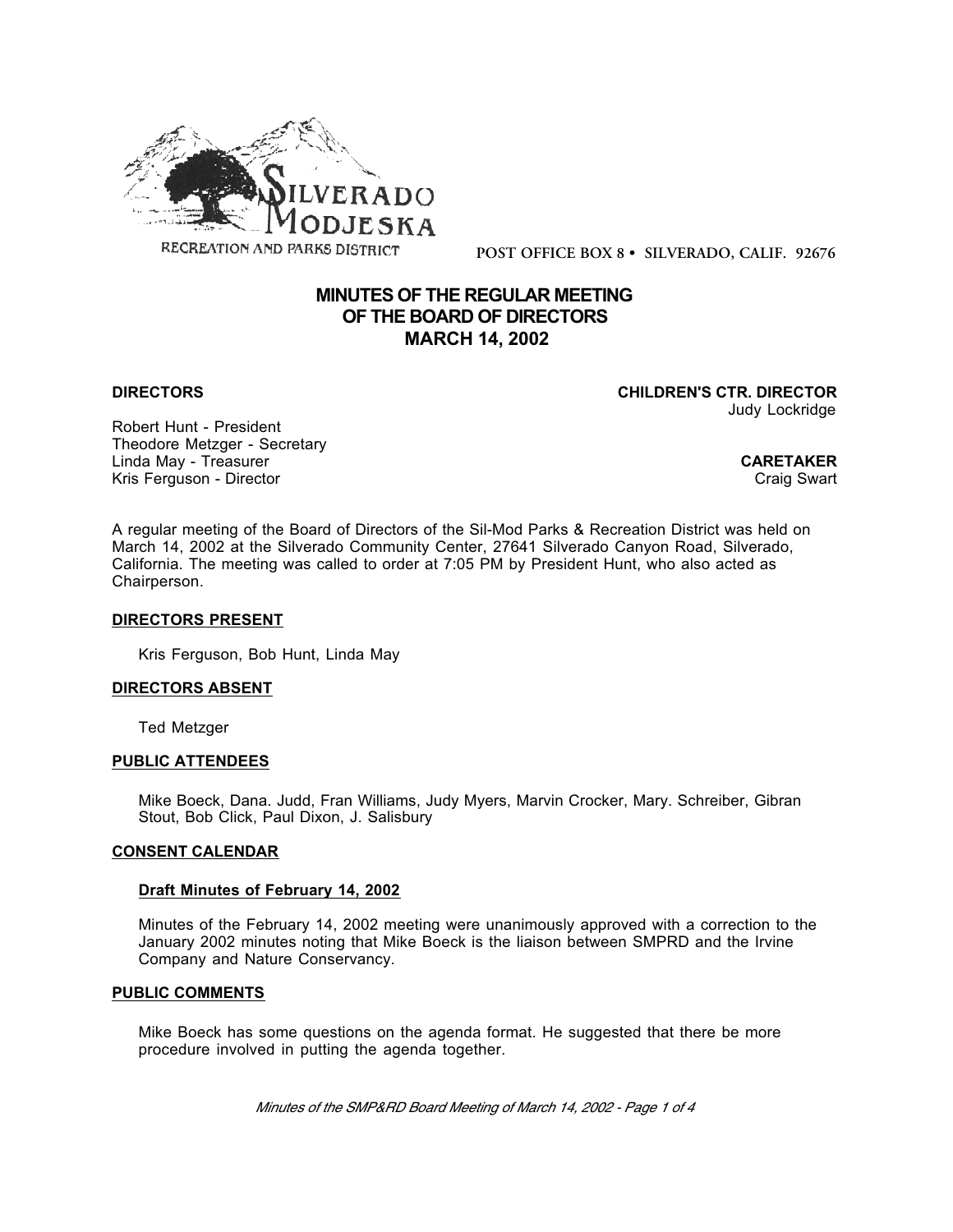Gibran Stout suggested the proposal regarding the Advisory Commission for the Children's Center be moved to the April Board Meeting.

Marvin Crocker requested additional copies of the proposal for the Advisory Commission. Mary Schreiber gave a brief talk about the Hazardous Waste Round Up scheduled June 1st. She indicated that the Children's Center would be the ideal location for that day, it is centrally located and it is a paved surface. They will be put plastic down to catch any potential spills and there will be no risk to the center or the children, teachers, etc. These are items that residents have in their garage, such as paint, pesticides, etc.

## **DISCUSSION OF PROCEDURES**

Committee Reports will be noted on future agendas as "on-going" items. The agenda will be revised to specifically note each action item. Director May suggested the items to be voted on at this meeting, with the exception of the bills, should be delayed until the next meeting.

The 47 acres of open space dedication from Holtz Ranch was added under "Old Business" for this meeting.

Standing items to be included on the monthly agenda (in order to be determined) include:

- Treasurer's Report
- Committee Reports
- Holtz Ranch
- Community Center Rental Rates
- Major Repairs and On-Going Maintenance

## **CLOSED SESSION**

The Board went into closed session to discuss personnel issues. No actions were taken, but it is required to report any discussions that result in board consensus. There was unanimous expression of confidence by the board in the professional abilities and performance of Children's Center Director Lockridge, and agreement that the children at the center benefit greatly from her stewardship. It was further agreed that the need to seek assistance to increase profitability is in large part due to outside influences, and that the board wishes to work toward solutions that will insure a long-term relationship between Director Lockridge and the district. To this end, profitability analysis and a salary structure were briefly discussed, to be addressed again at a later date after research by the board.

## **SILVERADO CHILDREN'S CENTER**

Director Lockridge has found three rattlesnakes at the center and asked if anyone had suggestions for preventing them from getting into the school. The sand has been roto-tilled and with good timing, just prior to the licensing agency's inspection of the school.

A motion was made by Director Ferguson to approve the Hazardous Waste Pick Up scheduled for June 1 at the Center, seconded by Director May, approved by a vote of 3 Yes, O No. Mary Schreiber to obtain a Certificate of Insurance.

Because it did not appear on the agenda, discussion and action on the Children's Center Advisory Commission proposed by Director May at the previous regular meeting was continued to the next regular meeting, contingent on its being added to the agenda.

## **COMMUNITY FACILITIES/SAFETY REPORTS**

Insurance Inspection will be scheduled for sometime in April. Bob Miller from CAPRI to contact the caretaker with a date.

*Minutes of the SMP&RD Board Meeting of March 14, 2002 - Page 2 of 4*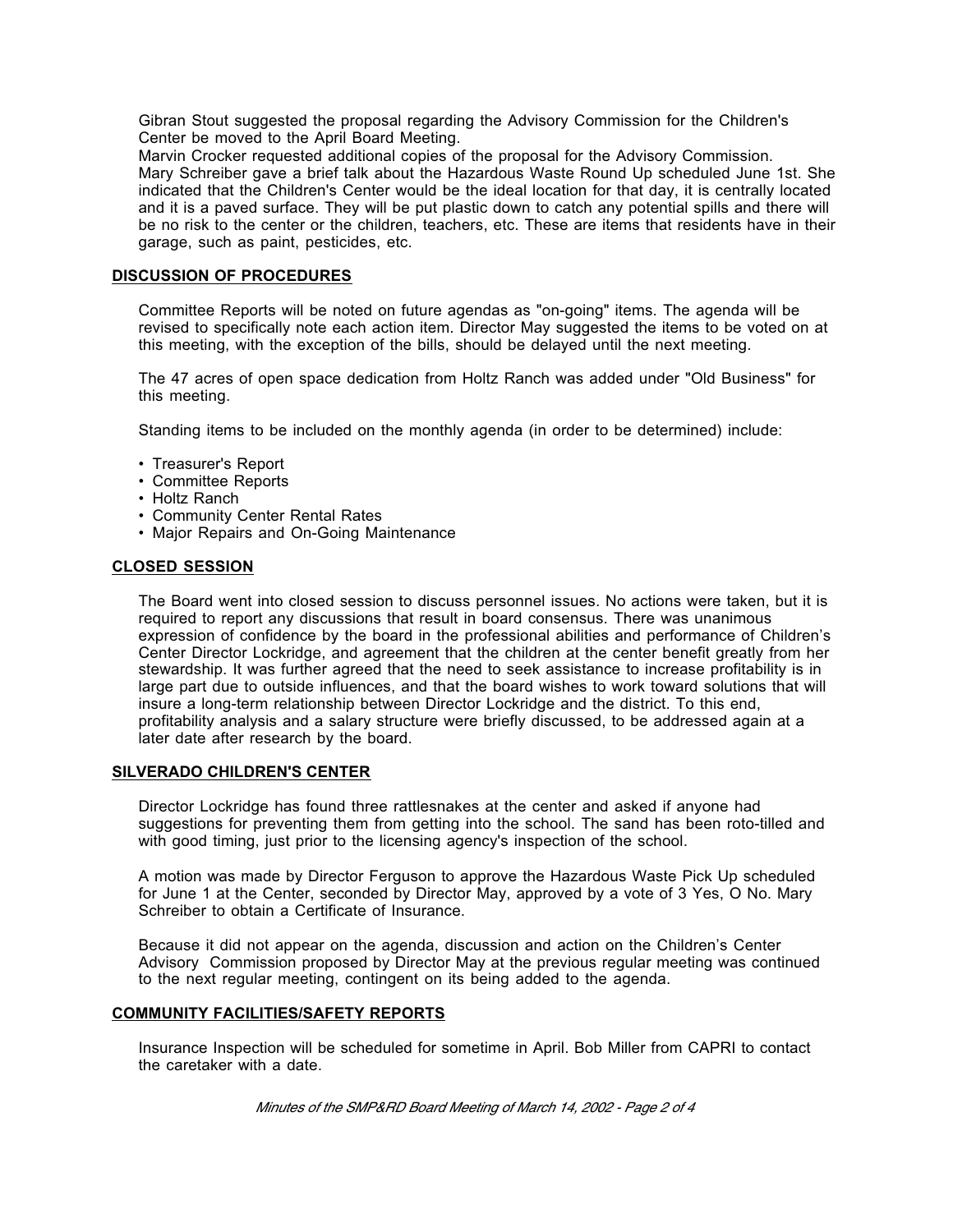## **Silverado Community Center/Park**

Caretaker Craig Swart turned in Safety and Maintenance Reports for the month. A request was made to check the toilets. Horseshoe pit backboard rotted out and was removed, and the hole will be filled. Discussion was held regarding completing the repairs on termite infested area. Director Ferguson to fax a copy of the termite inspection to Director May. Director Hunt suggests a more ambitious attack on the termite repairs, using recently approved grant monies as much as possible.

## **Modjeska Community Center/Park**

Director Ferguson reported that the park in Modjeska was filled with debris, tree branches, and that the bench had been removed from it's base and was laying on the basketball court. Director Hunt to ask Ralph Vogt to give a bid on cleaning up the park, he will also ask around.

## **CORRESPONDENCE**

## **Silverado Canyon Ranch (Holtz Ranch 12 home development)**

Site Development Permit received by Director May March 14, dated February 6, 2002. CCRC Farms, 4495 So. Polaris Avenue, Las Vegas, Nevada 89103 (Brad), Tract 16191. Nothing in the reports gives a deadline for SMPRD's response but they verbally asked for weeks instead of months. SMPRD to prepare a response in writing. There was a meeting this date with the County and there were many good questions relating to the biological, historical, paleontological, trails, etc. issues. There were no trails north/south. SMPRD is interested in the land across the street from the Silverado Community Center as a set-aside. There will be a meeting on March 26 @ 4 pm to try and come up with some kind of agreement with the County and Holtz. Those involved in the meeting will be; County Harbors, Beaches and Parks, 2 members of the SMPRD Board, the Silverado Canyon/Holtz Ranch representatives. At some time following that meeting there will be a community meeting.

Please see attached Trails Sub-Committee Report as reported by Dana Judd. She would like to see the County contribute to our budget. Mike Boeck would like to use the acreage in question as a "staging" area to access the truck trail. SMPRD should demand a local connecting trail with a Plan that is specifically spelled out. In lieu fees @ \$2,800 per residential unit x 12. There are copies of the site development permit and the Paleontology Report in the Silverado Library. Our next agenda should itemize the "Discussion of the Silverado Canyon Ranch Site Development Permit".

It was suggested that SMPRD have a special meeting, perhaps prior to our next monthly meeting in April to write up a response plan. This plan should be sent sometime in early May reporting that nothing should move forward without an agreement. If the community sees any bulldozers, report it immediately to the media and sheriff. As far as the farmhouse buildings go, we should ask the community for help in preserving these buildings and be vigilant about it. SMPRD is to respond to the County inquiring "who will receive the property from the developer?" Request trail easement in addition to "in lieu" fees. Silverado trails may mitigate developer fees.

Mike Boeck, representing the Inter-Canyon League, will prepare a response to the CCRC Farms regarding the Silverado Canyon Ranch, reflective of scenic development. He also reports that the Nature Conservancy has an interest in the open-space dedicated acreage.

Another agenda item for next month would be to move Silverado Canyon Road behind the park.

The BMX track will be eliminated. Get a list of ideas to replace this track.

## **DISTRICT BILLS**